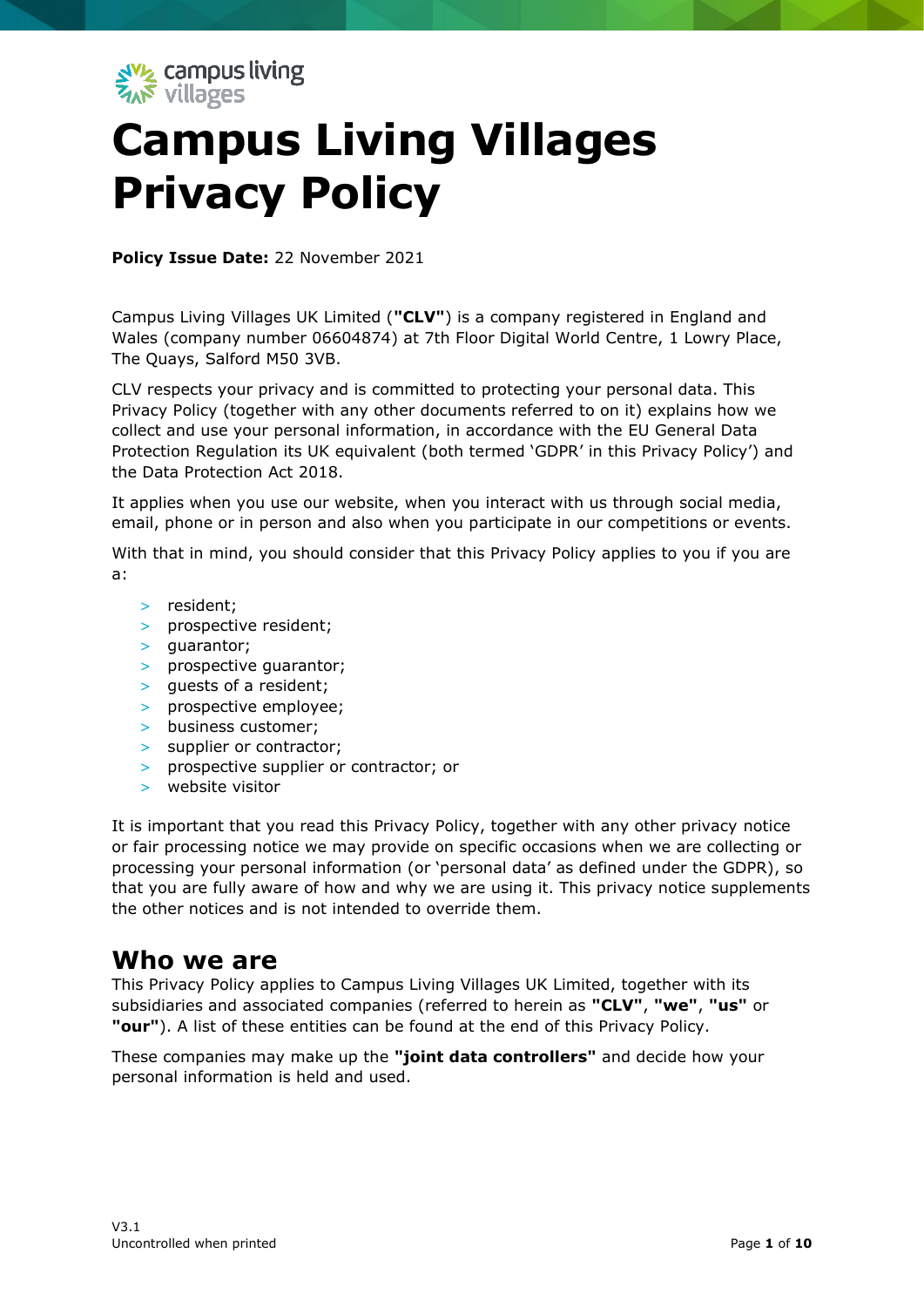## **Personal information we have about you and what we will do with it**

We may ask you to provide us with certain personal information about you. You don't have to give us any of this information, but if you don't you may not be able to use our services and you are unlikely to receive the customer experience, we want to give you.

We use your information in a number of different ways depending on what that information is. The table below sets out what information we need, what we will do with it and the purpose in detail.

Some or all of these may be applicable to you.

| <b>Information</b>               | How we use that<br>information                                                                                                      | Why?                                                                                                                                                                                                       |
|----------------------------------|-------------------------------------------------------------------------------------------------------------------------------------|------------------------------------------------------------------------------------------------------------------------------------------------------------------------------------------------------------|
| Your name and contact<br>details | To allow you to register on<br>our resident portal                                                                                  | We need this so we can<br>enter into a contract with<br>you and perform our<br>obligations under that<br>contract                                                                                          |
|                                  | To ensure our contract with<br>you is drawn up correctly                                                                            | We need this so we can<br>enter into a contract with<br>you                                                                                                                                                |
|                                  | To send you service<br>messages and information<br>about matters that affect<br>you or your room during<br>your stay at the Village | We've got to do this so we<br>can perform our contract<br>with you, but we also want<br>to provide you with a great<br>service                                                                             |
|                                  | To let you know about<br>Village Life activities at<br>your Village                                                                 | We want to give you<br>opportunities to meet other<br>residents but also want to<br>give you opportunities to<br>improve your wellbeing<br>where we can                                                    |
|                                  | To send you information<br>about our business, new<br>products, and services                                                        | To keep you up to date and<br>to help us grow and<br>improve our business                                                                                                                                  |
|                                  | Fraud prevention and<br>detection                                                                                                   | To prevent and detect<br>fraud against either CLV or<br>you                                                                                                                                                |
|                                  | To show you CLV adverts<br>as you use the internet                                                                                  | So you can see our latest<br>offers                                                                                                                                                                        |
|                                  | To find out what you, and<br>other customers, like                                                                                  | So we can make sure we<br>are giving you what you<br>want, and to stay ahead of<br>the competition                                                                                                         |
| Your date of birth               | Fraud prevention and<br>detection                                                                                                   | To prevent and detect<br>fraud against either CLV or<br>you                                                                                                                                                |
|                                  | To know if we need to<br>make any adjustments for<br>you (e.g., if you're under<br>18)                                              | If you're under 18 there<br>are some additional things,<br>we will need to do to make<br>sure we treat you fairly and<br>stay inside the law,<br>including meeting our<br>Health and Safety<br>obligations |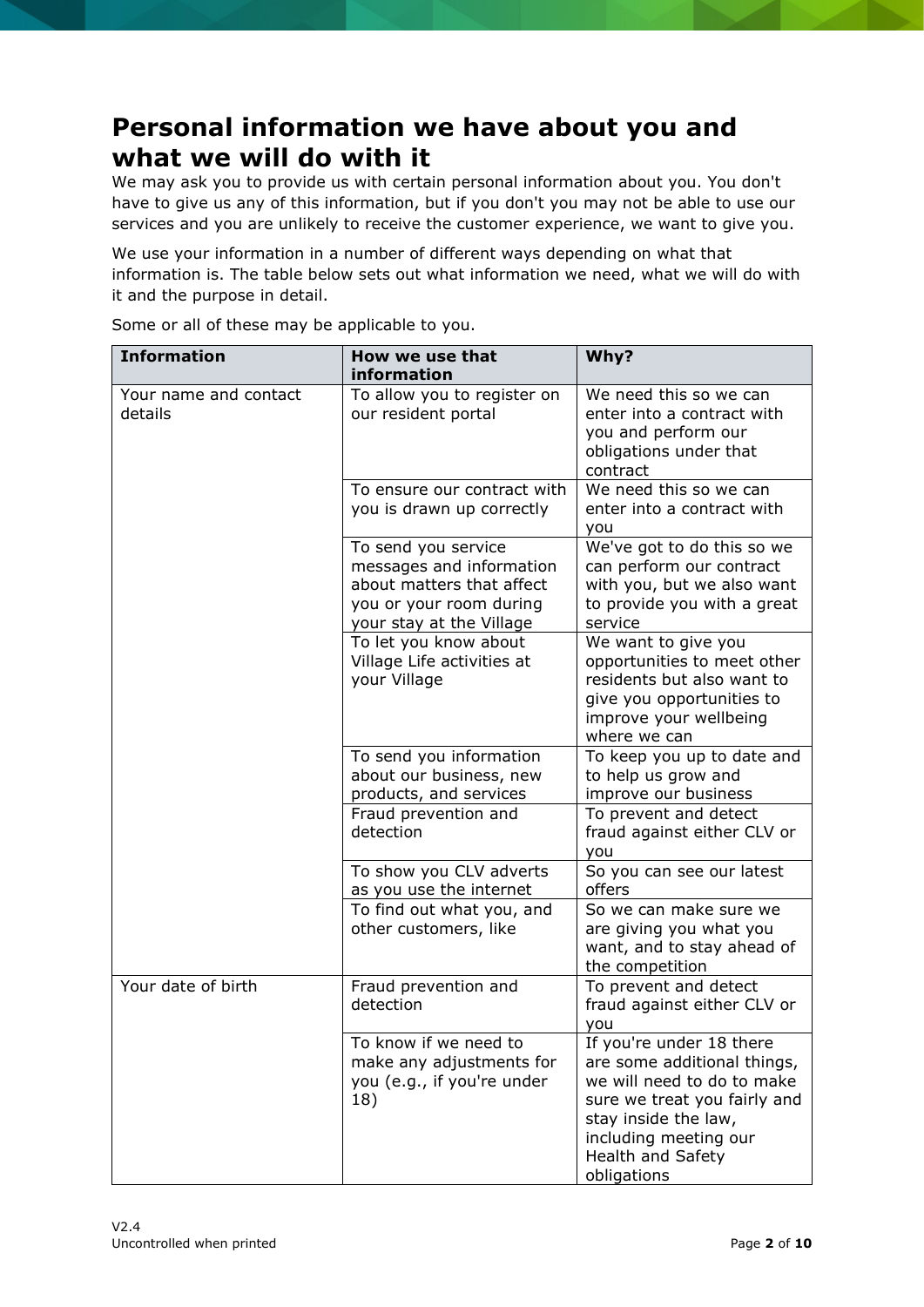| <b>Information</b>                                                                | How we use that<br>information                                                                                                                                                                                                | Why?                                                                                                                                                                                  |
|-----------------------------------------------------------------------------------|-------------------------------------------------------------------------------------------------------------------------------------------------------------------------------------------------------------------------------|---------------------------------------------------------------------------------------------------------------------------------------------------------------------------------------|
| Your gender                                                                       | To make sure we put you<br>in the best room for you                                                                                                                                                                           | To give you the best<br>experience with us possible                                                                                                                                   |
| Your nationality                                                                  | Fraud prevention and<br>detection                                                                                                                                                                                             | To prevent and detect<br>fraud against either CLV or<br>you                                                                                                                           |
| Your student ID (or a<br>suitable alternative)                                    | To confirm that you are a<br>student                                                                                                                                                                                          | You need to be a student to<br>stay at our properties                                                                                                                                 |
|                                                                                   | To be able to provide<br>evidence to your Village's<br>local council that you are a<br>student                                                                                                                                | We need to apply for an<br>exemption on your behalf<br>so that we don't have to<br>pay council tax we<br>shouldn't have to                                                            |
| What University you go to<br>and what course you're on                            | To confirm that you are a<br>student                                                                                                                                                                                          | For commercial and<br>security purposes including<br>for the purpose of gaining<br>council tax exemptions                                                                             |
|                                                                                   | So that we can contact<br>your University if we need<br>to (we will only do this<br>where we have a legal<br>basis for doing so)                                                                                              | For your welfare                                                                                                                                                                      |
| Your photograph                                                                   | To confirm your identity                                                                                                                                                                                                      | Commercial and security<br>purposes                                                                                                                                                   |
| Information about whether<br>you're a care leaver or<br>young adult carer         | So that we can take into<br>account your personal<br>circumstances and are able<br>to point you in the direction<br>of information that may be<br>suitable for you (such as<br>financial support or mental<br>health support) | We want you to have a<br>great experience at the<br>Village and want to be able<br>to direct you to information<br>which can help with any<br>challenges our residents<br>are facing. |
|                                                                                   | So we can take your<br>personal circumstances into<br>account if we need to<br>recover any amounts due<br>to us                                                                                                               | We want to treat you fairly<br>if you are having financial<br>difficulties as a result of<br>commitments you have<br>outside of university                                            |
| Personal information<br>relating to your stay with<br>us (e.g. the date you first | So we know where and<br>when you'll be staying with<br>us                                                                                                                                                                     | To perform our contract<br>with you and for building<br>management purposes                                                                                                           |
| move in, the date you'll be<br>moving out, your room<br>number etc.)              | Administration relating to<br>your stay with us                                                                                                                                                                               | We've got to do this to<br>perform our contract with<br>you                                                                                                                           |
|                                                                                   | To know what marketing<br>material will be appropriate<br>for you                                                                                                                                                             | So you can see our latest<br>offers                                                                                                                                                   |
| Your payment information<br>(your bank account details<br>and payment card        | To take payments and give<br>refunds                                                                                                                                                                                          | We've got to do this to<br>perform our contract with<br>you                                                                                                                           |
| information)                                                                      | Fraud prevention and<br>detection                                                                                                                                                                                             | To prevent and detect<br>fraud against CLV and you                                                                                                                                    |
|                                                                                   | Administration relating to<br>your stay with us                                                                                                                                                                               | We've got to do this to<br>perform our contract with<br>you                                                                                                                           |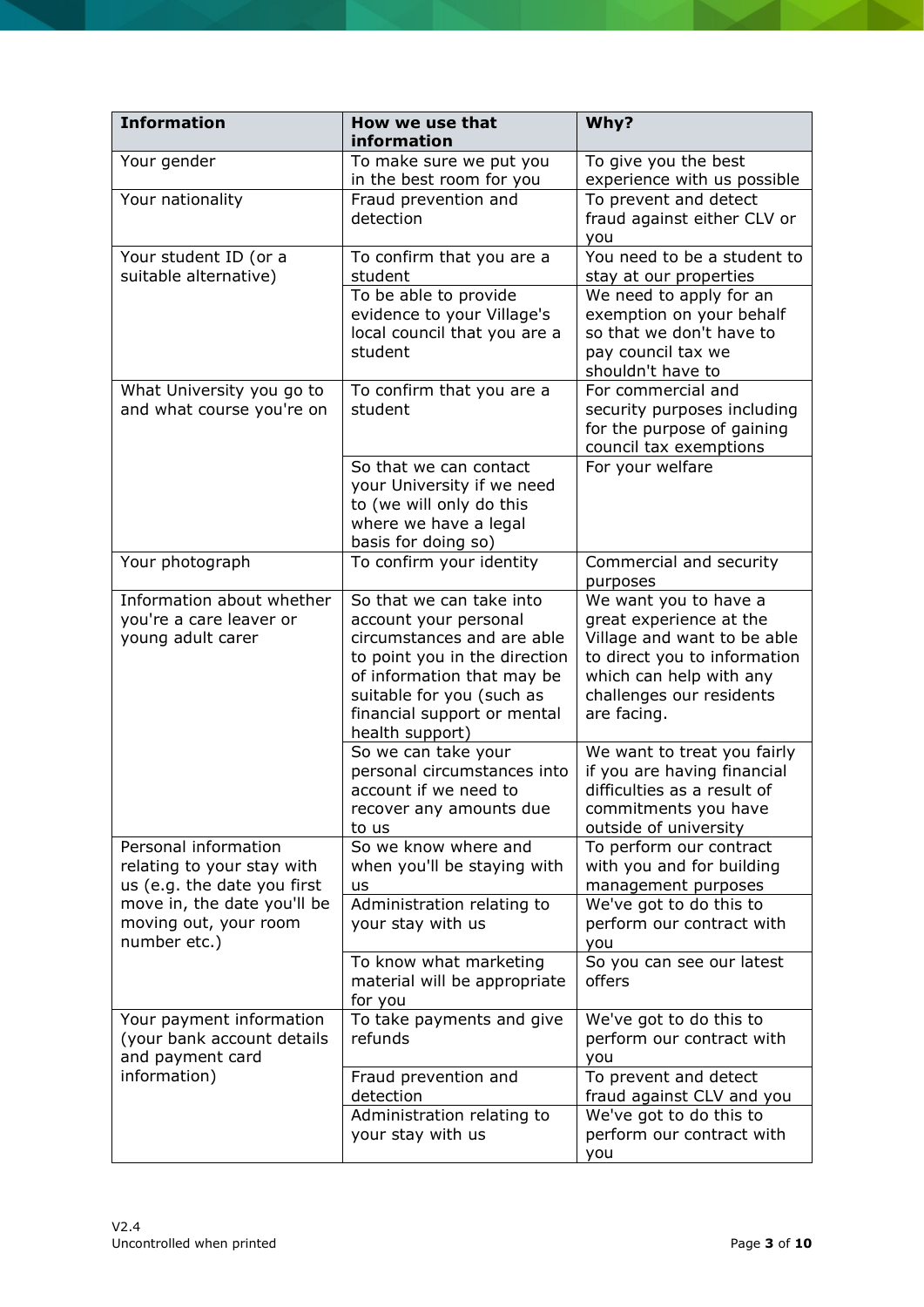| <b>Information</b>                                                                                                                                                                       | How we use that<br>information                                                                                            | Why?                                                                                                                                              |
|------------------------------------------------------------------------------------------------------------------------------------------------------------------------------------------|---------------------------------------------------------------------------------------------------------------------------|---------------------------------------------------------------------------------------------------------------------------------------------------|
| Accounting data for<br>commercial customers and                                                                                                                                          | To determine what charges<br>are unpaid or paid                                                                           | To fulfil our legal<br>obligations                                                                                                                |
| suppliers                                                                                                                                                                                | Fraud prevention and<br>detection                                                                                         | To prevent and detect<br>fraud against CLV                                                                                                        |
| Your contact history with<br>us (e.g. what you've said<br>to us over the phone, via                                                                                                      | To provide customer<br>service and support                                                                                | We need to do this so that<br>we can perform our<br>contract with you                                                                             |
| email or on social media)                                                                                                                                                                | Administration relating to<br>your stay with us                                                                           | We've got to do this to<br>perform our contract with<br>you                                                                                       |
|                                                                                                                                                                                          | Fraud prevention and<br>detection                                                                                         | To prevent and detect<br>fraud against either CLV or<br>you                                                                                       |
|                                                                                                                                                                                          | To handle any complaints<br>you may have                                                                                  | To provide you with the<br>best service possible and to<br>improve our business                                                                   |
|                                                                                                                                                                                          | To know what information<br>about our new products<br>and services may be of<br>interest to you                           | To keep you up to date and<br>to help us grow our<br>business                                                                                     |
|                                                                                                                                                                                          | To train our staff                                                                                                        | So that you get the best<br>customer service from us                                                                                              |
| Information about your<br>phone or laptop (e.g.                                                                                                                                          | To improve our website                                                                                                    | To give you the best<br>possible experience                                                                                                       |
| information you give us<br>when you browse our<br>website, including your IP<br>address and, if you choose<br>to share it with us, your<br>location data and how you<br>use the website) | To protect our website                                                                                                    | To prevent and detect<br>fraud against CLV and you,<br>and to meet the legal<br>obligations we have with<br>respect to looking after<br>your data |
| Your User ID and password<br>for our resident portal                                                                                                                                     | To allow you to register on<br>and use our resident portal                                                                | We need this so we can<br>enter into a contract with<br>you and perform our<br>obligations under that<br>contract.                                |
| CCTV footage of you                                                                                                                                                                      | For security, to secure our<br>buildings, and to safeguard<br>residents, staff and other<br>third parties at our Villages | We need to do this to<br>perform our Contract with<br>you and as an employer                                                                      |
| Electronic door access logs                                                                                                                                                              | Administration relating to<br>your stay with us                                                                           | We've got to do this to<br>perform our contract with<br>you                                                                                       |
|                                                                                                                                                                                          | Fraud prevention and<br>detection                                                                                         | To prevent and detect<br>fraud against either CLV or<br>you                                                                                       |
|                                                                                                                                                                                          | For security, to secure our<br>buildings and to safeguard<br>residents, staff and other<br>third parties at our Villages  | We need to do this to<br>perform our contract with<br>you and as an employer of<br>our staff                                                      |
| Your responses to surveys,<br>competitions, and<br>promotions                                                                                                                            | So we can run the survey,<br>competition, or promotion                                                                    | We need to do this to<br>perform our contract with<br>you - and it means you<br>could win! We use your                                            |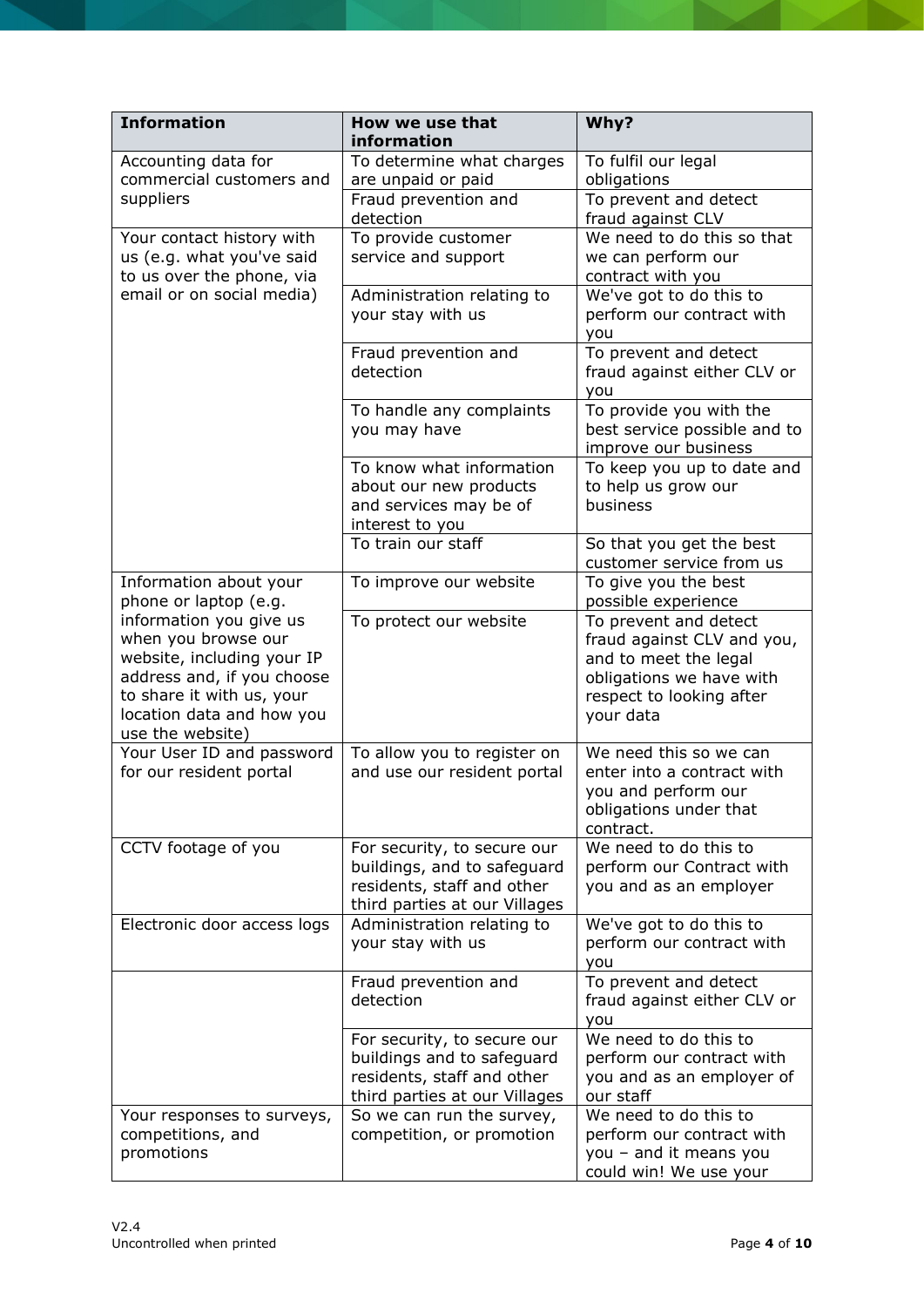| <b>Information</b>                                                                                                                                                                                                                                                                               | How we use that<br>information                                                                                                      | Why?                                                                                                                                |
|--------------------------------------------------------------------------------------------------------------------------------------------------------------------------------------------------------------------------------------------------------------------------------------------------|-------------------------------------------------------------------------------------------------------------------------------------|-------------------------------------------------------------------------------------------------------------------------------------|
|                                                                                                                                                                                                                                                                                                  |                                                                                                                                     | feedback to improve our<br>business.                                                                                                |
| Health information (such<br>as details of any disability<br>you may have, or any<br>health issues or conditions<br>which we may need to                                                                                                                                                          | So we can provide<br>additional support to<br>disabled individuals when<br>required                                                 | We need to do this to<br>comply with our legal<br>obligations and provide you<br>with a safe and comfortable<br>environment to stay |
| take into account                                                                                                                                                                                                                                                                                | So we can plan evacuations<br>and evacuate disabled<br>residents safely                                                             | We need to do this to<br>comply with our legal<br>obligations                                                                       |
| Welfare and behaviour<br>information (e.g.<br>information about your<br>behaviour whilst residing<br>in the Village (such as<br>being in debt, incidents<br>involving the police) as<br>well as information about<br>your wellbeing where we<br>are, or someone else is,<br>concerned about you) | To safeguard residents,<br>staff and other third parties<br>at our Villages                                                         | We need to do this to<br>perform our contract with<br>you and as an employer of<br>our staff                                        |
| Personal data related to<br>individuals applying for<br>jobs at CLV                                                                                                                                                                                                                              | To allow us to review and<br>process any applications<br>we receive                                                                 | We need to do this to<br>recruit new employees                                                                                      |
| Personal data related to<br>business customers                                                                                                                                                                                                                                                   | To allow us to manage your<br>account administration as<br>well as our working<br>relationship and any<br>contract that is in place | We need to do this to<br>perform our contract with<br>you                                                                           |
| Personal data related to<br>suppliers/contractors                                                                                                                                                                                                                                                | To allow us to manage your<br>account administration as<br>well as our working<br>relationship and any<br>contract that is in place | We need to do this to<br>perform our contract with<br>you                                                                           |

Aside from information you give us directly during your time with us, we might gather information about you as a result of our contact with you.

We may process special categories of personal information in the following circumstances:

- (a) with your explicit consent;
- (b) where it is needed in the public interest; and
- (c) less commonly, where it is needed in relation to legal claims or where it is needed to protect your interests (or someone else's interests) and you are not capable of giving your consent, or where you have already made the information public.

We will only use your personal information for the purposes for which we collected it. However, we may need to use it for another reason. If that is the case and the reason is compatible with the original purpose, we will use it without contacting you but, if the purpose is different, we will notify you and will explain the legal basis which allows us to use it.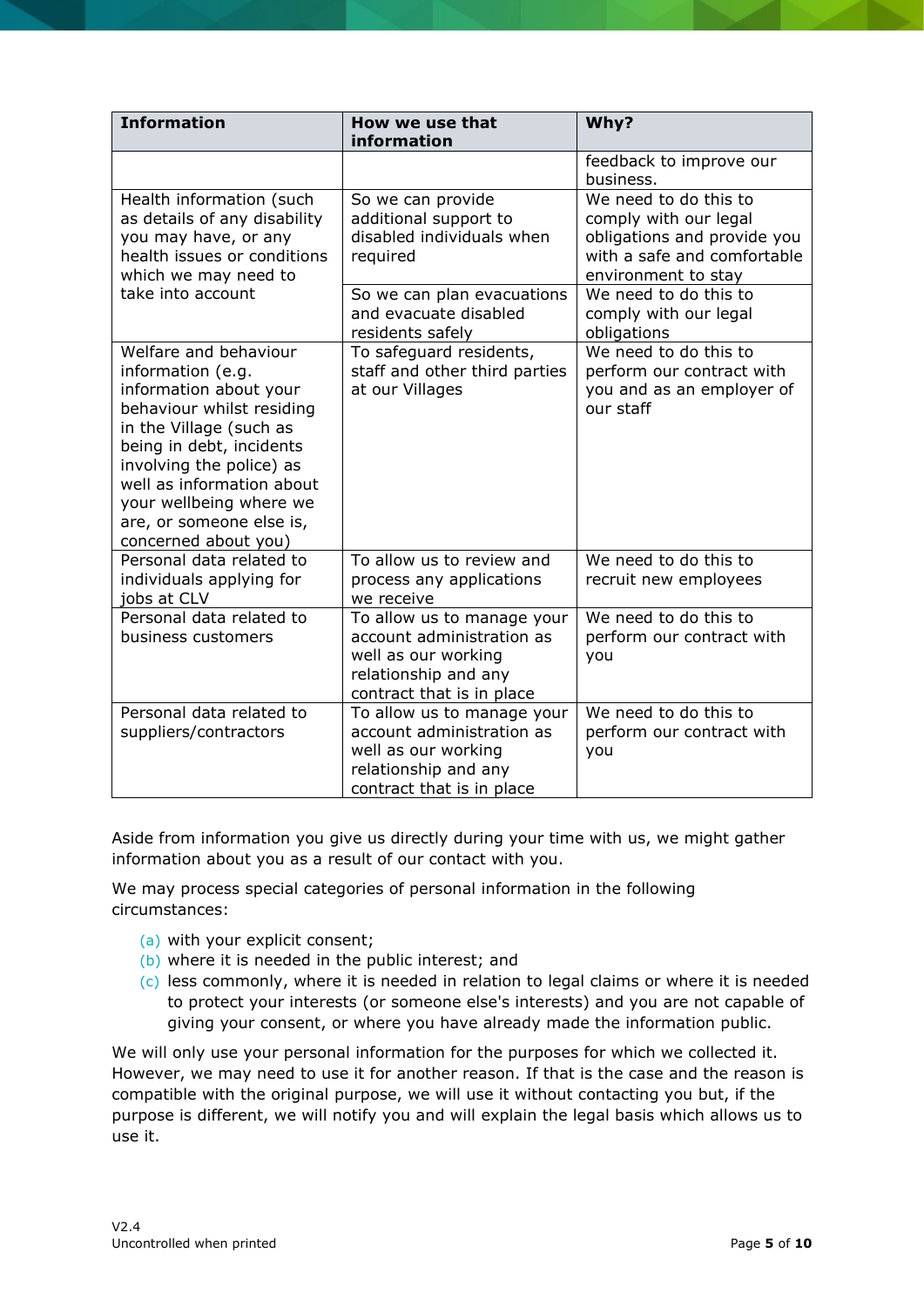# **Information you give us about other people**

We may ask you to provide information about other people. Before doing so, please make sure that you have asked their permission and that you have made them aware of this Privacy Policy.

| <b>Information</b>                                                        | How we use that<br><b>Information</b>                                                                                                                                                   | Why?                                                                           |
|---------------------------------------------------------------------------|-----------------------------------------------------------------------------------------------------------------------------------------------------------------------------------------|--------------------------------------------------------------------------------|
| Information about your<br>next of kin (their name and<br>contact details) | We will contact the next of<br>kin in the event of an<br>emergency - but only after<br>the legality of this has<br>been considered. See<br>'Sharing sensitive<br>information'           | To protect your vital<br>interests                                             |
| If you're under 18; details<br>about your parent or<br>guardian           | We will need to get their<br>permission to contract with<br>and communicate with you<br>in some circumstances                                                                           | To comply with our legal<br>obligations                                        |
| Information about your<br>guarantor (their name and<br>contact details)   | We will contact the<br>guarantor in the event of<br>non-payment by the<br>resident.                                                                                                     | To ensure that all debts are<br>paid as per the resident's<br>contract with us |
|                                                                           | Please note that if you (as<br>parent/guardian) do not<br>pay all monies owed by the<br>resident under their<br>contract CLV may provide<br>your details to a debt<br>collection agency |                                                                                |

# **Information other people give us about you**

When someone makes an application to stay with us on your behalf (such as an agent) or you apply through your university, we will use your personal data in accordance with this policy. We will also contact you to clarify what information has been sent to us and where the information came from.

### **Who we share your information with**

We may disclose your personal information about you (that you have given us, that someone else has given us or that we have obtained ourselves) to third parties in the following circumstances:

- > when we are legally required to;
- > when we have to perform our contract or, if there is no contract, any obligations as part of our working relationship with you;
- > where we have another legitimate interest in doing so; or
- > to protect the rights, property, or safety of CLV, our customers, or others including exchanging information with other companies and organisations for the purposes of fraud protection, crime prevention and credit risk reduction.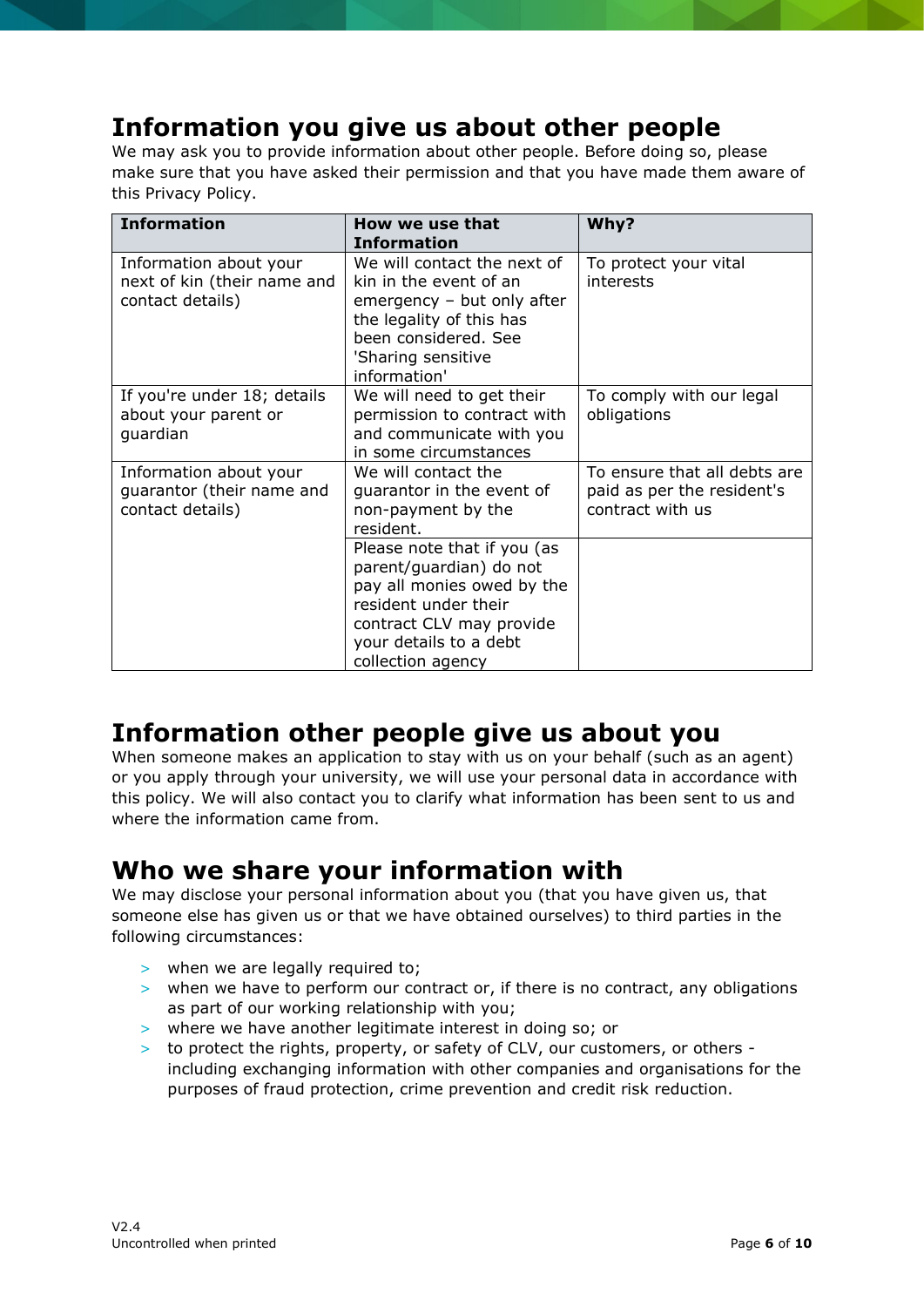We may share information with (as relevant):

| <b>Third Party</b>                                                        | Why we may share your personal information                                                                                                                                                                                                                                                                                                                                                                                                                                                                                                                    |
|---------------------------------------------------------------------------|---------------------------------------------------------------------------------------------------------------------------------------------------------------------------------------------------------------------------------------------------------------------------------------------------------------------------------------------------------------------------------------------------------------------------------------------------------------------------------------------------------------------------------------------------------------|
| Your University                                                           | Where the university requires such information for<br>administrative or pastoral purposes, or for the purpose<br>of safeguarding student welfare                                                                                                                                                                                                                                                                                                                                                                                                              |
|                                                                           | Where a contract is in place between us and your<br>university for the provision of accommodation to their<br>students and we need to give them information under<br>that contract                                                                                                                                                                                                                                                                                                                                                                            |
| Suppliers and sub-                                                        | Where we rely on external suppliers in order for us to                                                                                                                                                                                                                                                                                                                                                                                                                                                                                                        |
| contractors                                                               | comply with the terms of your contract with us                                                                                                                                                                                                                                                                                                                                                                                                                                                                                                                |
|                                                                           | Where you have ordered goods and services that must<br>be delivered by someone else                                                                                                                                                                                                                                                                                                                                                                                                                                                                           |
| To prospective buyers or<br>sellers                                       | If we sell or buy any business or assets (in which case,<br>we may disclose your personal data to the prospective<br>seller or buyer of such business or assets)                                                                                                                                                                                                                                                                                                                                                                                              |
| Your guarantor                                                            | Where you are in breach of your contract, and we have<br>no other choice than to involve your guarantor                                                                                                                                                                                                                                                                                                                                                                                                                                                       |
| Your next of kin                                                          | Where we feel it is appropriate for us to contact them<br>as a result of an emergency, for example. Please see<br>'Sharing sensitive information'                                                                                                                                                                                                                                                                                                                                                                                                             |
| Your Village's local council                                              | Where we are under a legal obligation to disclose<br>information about you.                                                                                                                                                                                                                                                                                                                                                                                                                                                                                   |
|                                                                           | In order to discuss council tax bills, we might receive in<br>relation to your accommodation and to seek an<br>exemption on your behalf                                                                                                                                                                                                                                                                                                                                                                                                                       |
| Our debt collection agency                                                | We use debt collection agencies in order to recover<br>amounts due to us                                                                                                                                                                                                                                                                                                                                                                                                                                                                                      |
| Our insurers                                                              | Where it is in our best interests to involve our insurers<br>in relation to queries and claims                                                                                                                                                                                                                                                                                                                                                                                                                                                                |
| Our auditors, accountants,<br>lawyers, and other<br>professional advisors | In order to enforce or apply our terms of use and other<br>agreements                                                                                                                                                                                                                                                                                                                                                                                                                                                                                         |
| IT service providers                                                      | We may disclose your personal data to third parties<br>including internet service providers, IT system<br>providers, web application service providers, data back-<br>up providers, mail hosting providers, customer<br>management systems, call recording systems, postal<br>package tracking systems, asset tracking systems and<br>those who provide web analytics services to us<br>(including, for example, third parties who analyse our<br>users' online behaviour in order to improve the way in<br>which we advertise and market goods and services) |
| Our service providers                                                     | We may disclose your personal data to third parties<br>who help us provide our services to you such as<br>security companies or ICT infrastructure providers. In<br>particular, we will share your personal data with<br>StarRez Pty Ltd, which hosts the online portal through<br>which you apply for student accommodation                                                                                                                                                                                                                                  |
| Statutory bodies                                                          | Where we are required to provide information by law to<br>statutory bodies, we will do so                                                                                                                                                                                                                                                                                                                                                                                                                                                                     |
| Banks, card payment<br>gateways and other financial<br>institutions       | In addition to needing to process payments we may<br>send your details to credit reference agencies and fraud<br>prevention agencies                                                                                                                                                                                                                                                                                                                                                                                                                          |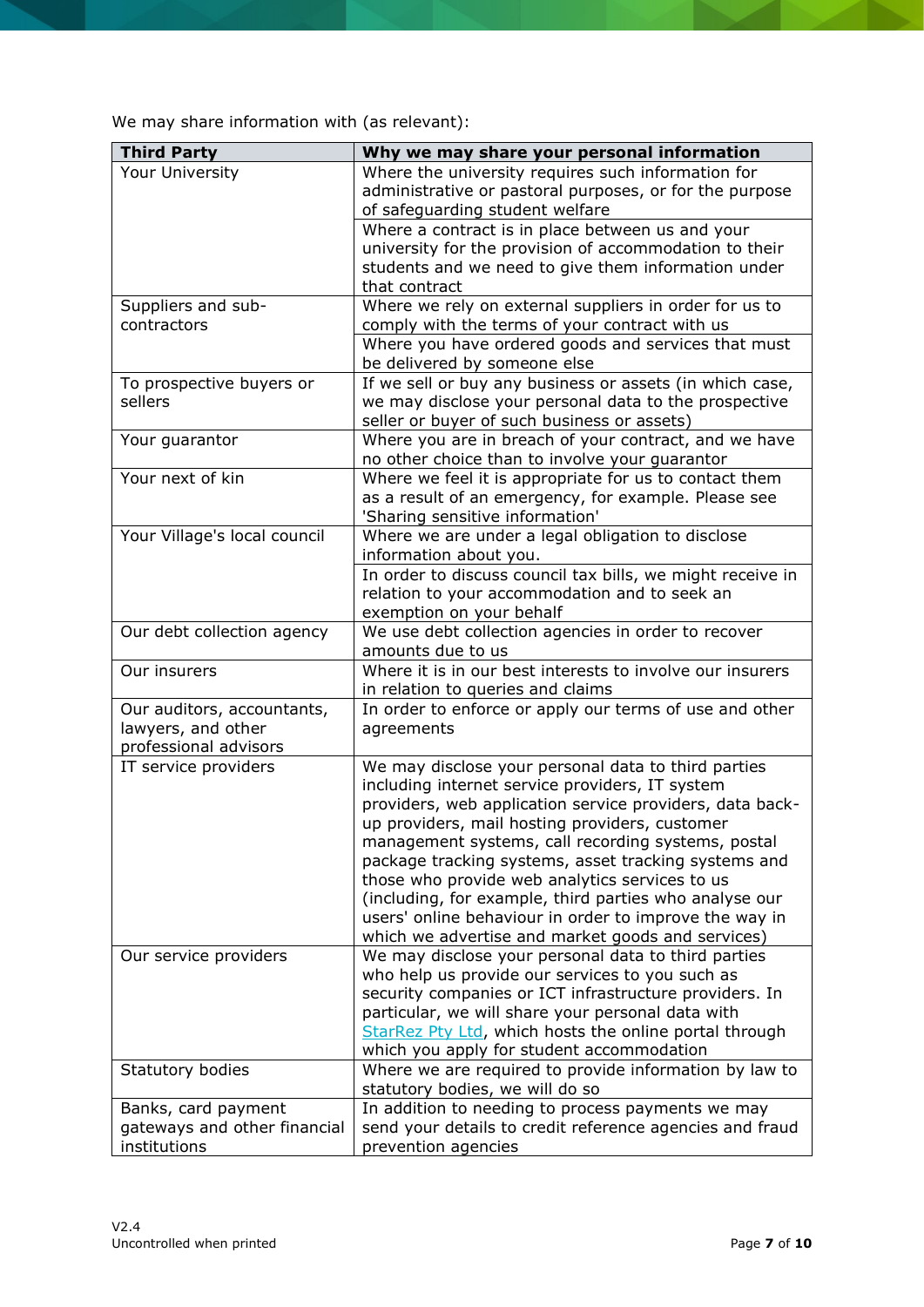| <b>Third Party</b>        | Why we may share your personal information                 |
|---------------------------|------------------------------------------------------------|
| <b>Emergency services</b> | Where it is appropriate for us to contact them as a        |
|                           | result of an emergency and need to provide your            |
|                           | personal information to ensure your wellbeing              |
| Marketing agencies        | Where we outsource our marketing to you                    |
| Other entities within the | Sometimes different companies within our group are         |
| CLV group and our joint   | responsible for different activities and our joint venture |
| venture partners          | partners may require access to information                 |

We may provide third parties with anonymized information and analytics about our customers, which is not considered personal data and is not covered by the GDPR or Data Protection Act 2018.

# **Sharing sensitive information**

If we are concerned about the welfare or behaviour of a resident we may share this information with third parties wither in their vital interest, the public interest, or in accordance with other exceptions permitted under data protection law.

The third parties that we would share this information with, if we do, would usually be:

- > the University of the resident (e.g., the University welfare office);
- > the guarantor of the resident (in the event of non-payment of any money due which, dependent upon the circumstances, may be considered by CLV to be a behavioural issue);
- > healthcare professionals such as a local authority mental healthcare team; and
- > the emergency services.

We may share this data without the consent of the individual it relates to, particularly if it would be in the vital interests of the resident or if it is in the public interest.

In highly exceptional circumstances CLV may contact the next of kin (whose details will have been provided by the individual) to share welfare or behavioural information.

CLV will ensure that this information only shared with third parties after careful consideration of the individual's rights. Such a decision will be made by a senior member of CLV staff.

#### **Your information and countries outside Europe**

We will transfer the personal information we collect about you to the following countries outside the UK and the EU in order to perform our contract with you:

- > New Zealand
- > United States of America
- > Australia

Where there is no adequacy decision by the European Commission in favour of the recipient country, and to ensure that your personal information receives an adequate level of protection, we have put in place the following appropriate measures to ensure that your personal information is treated in a way that is consistent with and which respects the EU and UK laws on data protection: a data sharing agreement with the relevant entities in the CLV group in Australia and the United States of America comprising standard contractual clauses adopted by the European Commission for such purposes and ensuring those roles potentially having access to the personal data have completed UK specific GDPR training.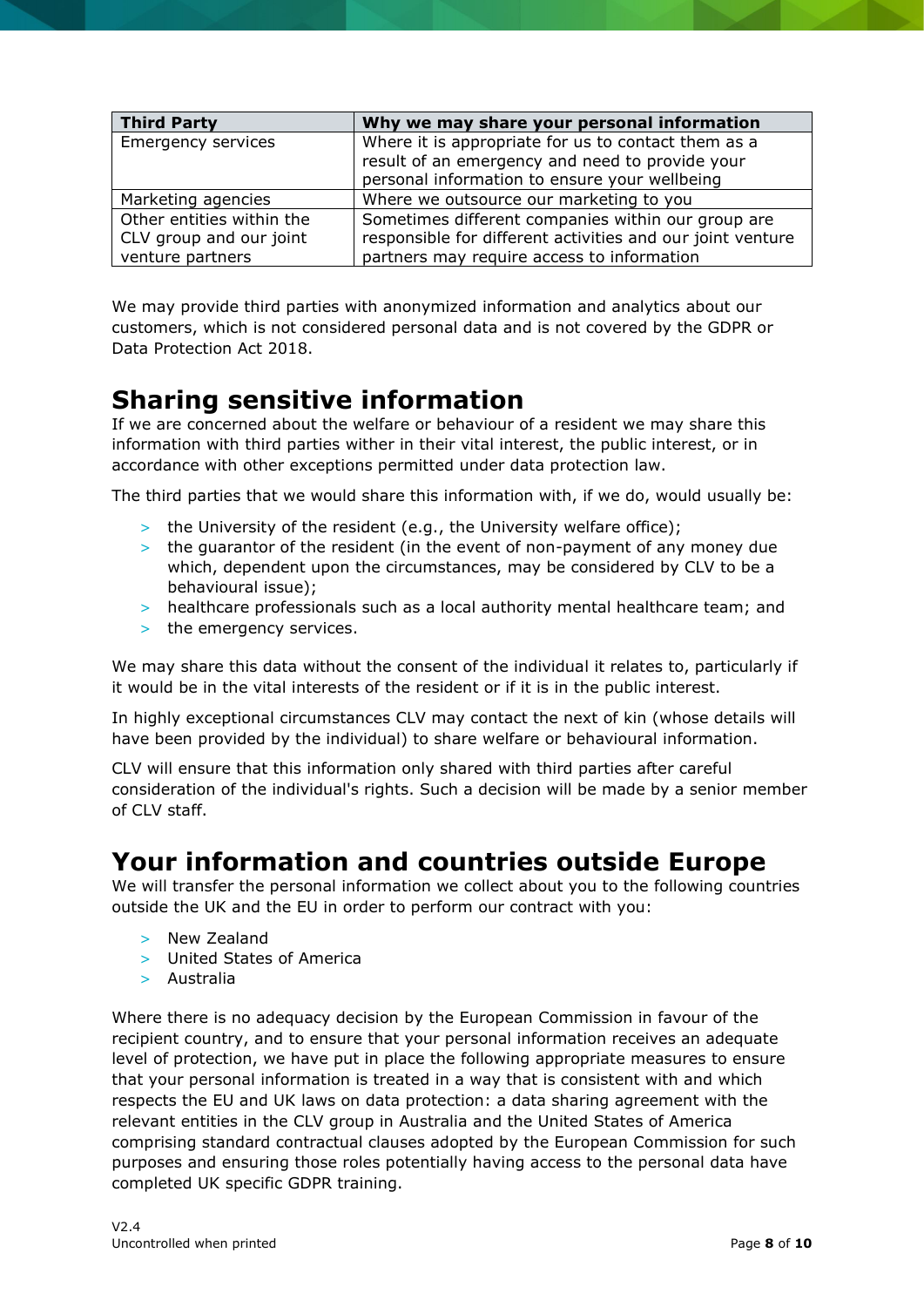Where we use suppliers or service providers who process data outside of the UK/EU/EEA, we will take all reasonable steps to ensure that a reasonable level of data protection is established with the recipient before transferring your personal data. If you require further information about international transfers, you can contact us using the contact details under 'How to contact us'.

## **How long we will keep your information for**

We will only keep your information for as long as is necessary to fulfil the purposes we collected it for (including for the purposes of satisfying any legal, accounting or reporting requirements). When we decide how long we should keep it for we consider:

- > the amount, nature, and sensitivity of that personal information;
- > the purposes for which we process it;
- > whether we can achieve those purposes through other means; and
- > the applicable legal requirements.

In some circumstances, we may anonymise your personal information so that it can no longer be associated with you, in which case we may use that information without further notice from you.

# **Promotions and offers**

We may use your personal data to send you marketing communications about goods, services and offers by post, email, and social media.

You have the right to ask us not to process your personal data for marketing purposes. You can exercise your right to prevent such processing by checking the relevant boxes on the forms we use to collect your data. You can also exercise the right at any time by contacting us using the contact details under ['How to contact us'.](#page-9-0)

# **Your rights**

You have certain rights relating to your personal information:

- > The right to be informed about how your personal information is being used (like this Privacy Policy);
- > The right to access the personal information we hold about you (commonly known as a "data subject access request");
- > The right to ask us to correct any inaccurate personal information we hold about you;
- > The right to ask us to delete your data, stop doing anything with it, or restrict our use of it in some circumstances;
- > The right to stop direct marketing messages, and to object to any processing of data we are able to use because we have, or a third party has, a legitimate interest in doing so;
- > The right to ask that we transfer elements of your data either to your or another service provider; and
- > The right to complaint to the Information Commissioner's Office.

If you want to exercise your rights, please contact us using the contact details under 'How to contact us'.